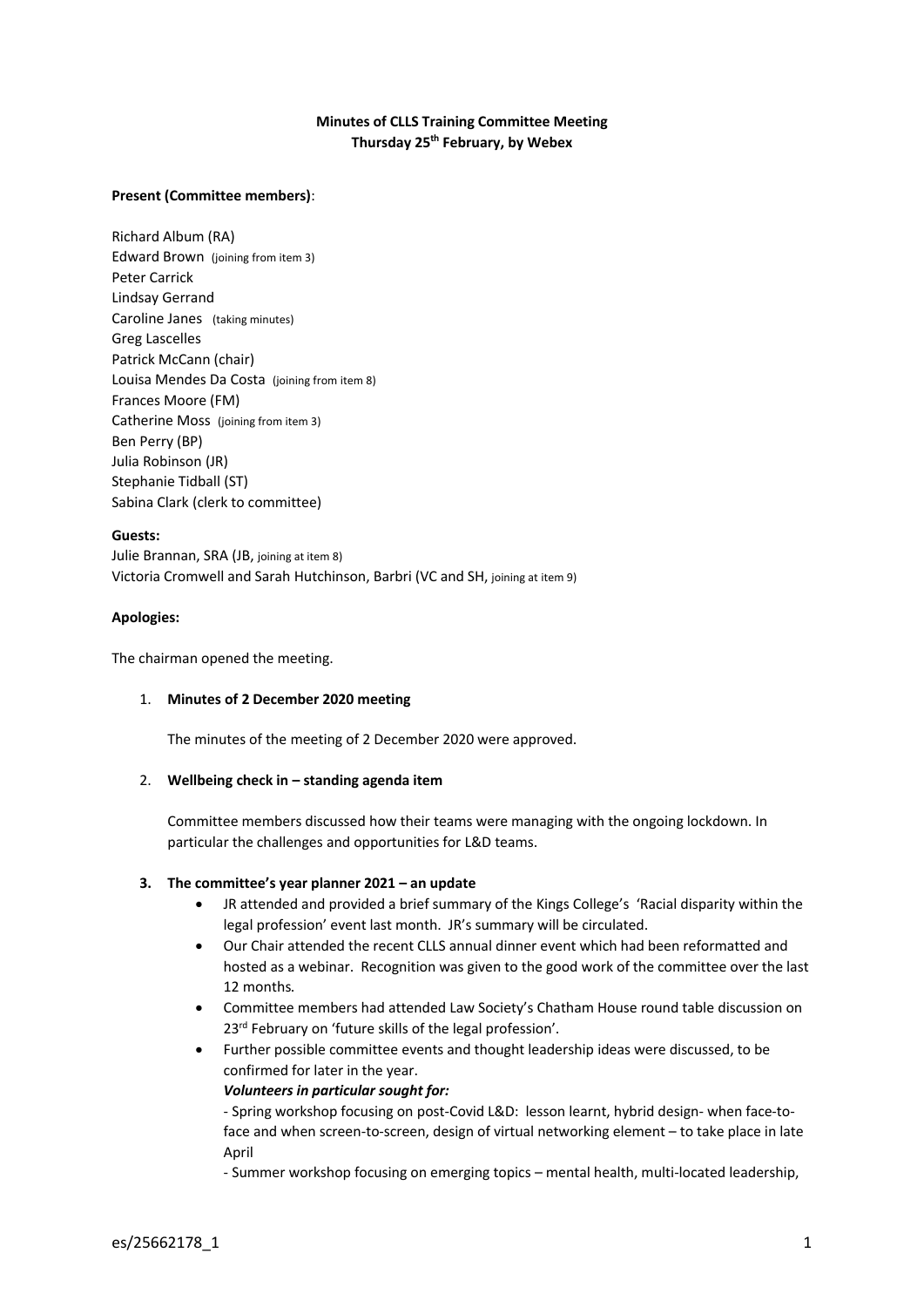emerging areas of legal practice, re-entry, junior development, team culture – to take place in July (*RA interested*)

- 4. **Committee's 'Now and Navigating the Return' webinar** event on Friday 26 February 2021
	- Expecting 100 delegates, positive engagement.
- 5. **The SRA's position** on whether paralegals and those working in the provision of legal services (not as solicitor) may be on the roll and may hold a practising certificate
	- a. The CLLS Training Committee and CLLS Professional Rules and Regulation Committee ("CLLS PR&PC") are pleased to have received confirmation in writing from the SRA's Ethics Guidance Team as follows:
		- $\circ$  That a solicitor can be employed by an SRA authorised firm in a non-solicitor role. However they will be subject to s1A Solicitors Act 1974 and will need a practising certificate.
		- o The solicitor can choose to be removed from the roll of solicitors, at which point s1A will not apply.
		- $\circ$  This does not mean that the solicitor on the roll with a practising certificate cannot be held out as (or paid as) a paralegal. The rule allows for this possibility, but the solicitor and the employing firm will need to ensure that their publicity (including profiles on the website and job titles) is not misleading under paragraph 8.8 SRA Code of Conduct for Solicitors, RELs and RFLs in this respect. The solicitor may be at risk under Principle 2 SRA Principles (maintaining public trust in the profession and provision of legal services) and paragraph 8.8 if, whilst employed in the role of a paralegal, the solicitor undertakes work relying on their qualification as a solicitor (for example, to appear in court) in the course of the same employment.
	- b. The chair gave thanks to Melanie Surroop and Sarah Boland from the CLLS PR&PC for all their work and support to receive this clarification. It was a collaboration across our two CLLS committees.
	- c. It was noted that the SRA Training branch's webinar of  $21^{st}$  January 2021 had delivered a contradictory message on this point. Following correspondence between the CLLS PR&PC and the SRA this webinar was taken down and corrected.

## 6. **Collaboration with the Law Society**

- a. Representatives from the Law Society will join our next meeting (25 May 2021).
- b. Marialuisa Taddia has been commissioned by the *Law Society Gazette* to write a feature on the shift to screen-to-screen learning during Covid-19 (including with providers), the impact on continuing competence and competencies focus, and is looking for views on: (i) how legal education will change (notwithstanding SQE), and (ii) how law firms are adapting.

## **7. Solicitors' Company Trainee Essay Prize 2021**

 The Committee are pleased to again be supporting this prestigious and important prize through the review and marking of the submissions. *Volunteer requested* – *ST offered.*

#### **8. Collaboration with the SRA**

JB joined the meeting for this agenda item.

- a. SRA confirmed that the recent SRA/Kaplan survey on future dates for SQE 1 and SQE 2 (beyond the initial sittings in November 2021 and April 2022) had closed on 19 February 2021. The SRA noted:
	- o The survey results are currently being reviewed by Kaplan. Information will be shared through the relevant SRA update, this was likely to be in March 2021.
	- $\circ$  The plan is to get final dates out for future years in the SRA's April 2021 update. This will be the dates for the second and subsequent years SQE exam dates cycle.